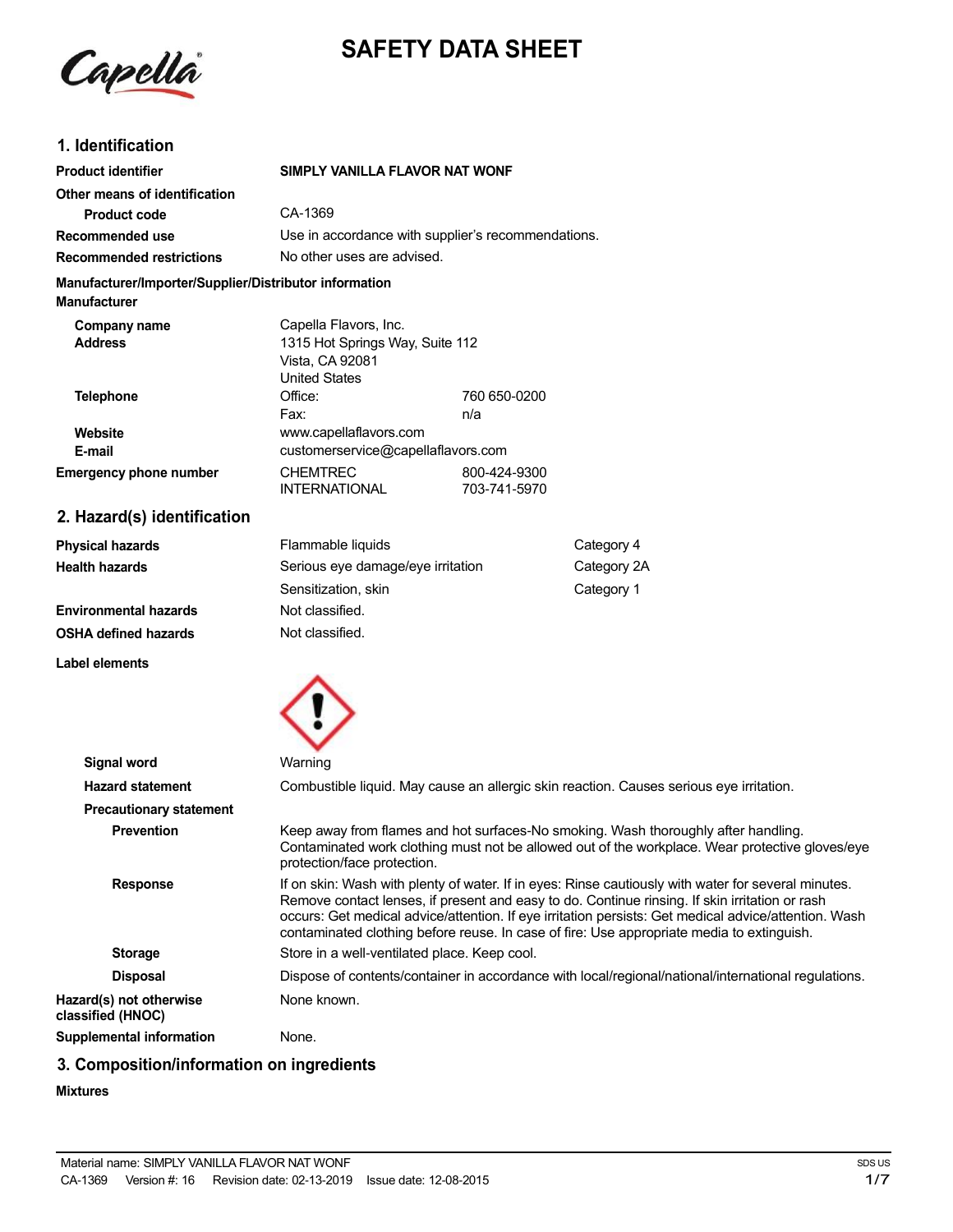| <b>Chemical name</b>                                                         | Common name and synonyms                                                                                                                                                                                                                                                                                                                                                                                                                                                                                                                                         | <b>CAS number</b> | $\%$      |
|------------------------------------------------------------------------------|------------------------------------------------------------------------------------------------------------------------------------------------------------------------------------------------------------------------------------------------------------------------------------------------------------------------------------------------------------------------------------------------------------------------------------------------------------------------------------------------------------------------------------------------------------------|-------------------|-----------|
| PROPYLENE GLYCOL<br><b>NFI</b>                                               | <b>NOM</b>                                                                                                                                                                                                                                                                                                                                                                                                                                                                                                                                                       | 57-55-6           | $80 - 90$ |
| VANILLA EXTRACT #1237 -<br><b>SENTREX</b>                                    |                                                                                                                                                                                                                                                                                                                                                                                                                                                                                                                                                                  | 8024-06-4         | $5 - 10$  |
| <b>NOP</b><br><b>VANILLIN NAT FDA</b>                                        |                                                                                                                                                                                                                                                                                                                                                                                                                                                                                                                                                                  | 121-33-5          | $3 - 5$   |
| ETHYL ALCOHOL 190 PROOF<br>CANE IP NON GMO                                   | ETHYLALCOHOL 64-17-5                                                                                                                                                                                                                                                                                                                                                                                                                                                                                                                                             |                   | $1 - 3$   |
| Other components below reportable levels                                     |                                                                                                                                                                                                                                                                                                                                                                                                                                                                                                                                                                  |                   | $1 - 3$   |
|                                                                              | *Designates that a specific chemical identity and/or percentage of composition has been withheld as a trade secret.                                                                                                                                                                                                                                                                                                                                                                                                                                              |                   |           |
| 4. First-aid measures                                                        |                                                                                                                                                                                                                                                                                                                                                                                                                                                                                                                                                                  |                   |           |
| <b>Inhalation</b>                                                            | Move to fresh air. Call a physician if symptoms develop or persist.                                                                                                                                                                                                                                                                                                                                                                                                                                                                                              |                   |           |
| <b>Skin contact</b>                                                          | Remove contaminated clothing immediately and wash skin with soap and water. In case of                                                                                                                                                                                                                                                                                                                                                                                                                                                                           |                   |           |
| Eye contact                                                                  | eczema or other skin disorders: Seek medical attention and take along these instructions.<br>Immediately flush eyes with plenty of water for at least 15 minutes. Remove contact lenses, if<br>present and easy to do. Continue rinsing. Get medical attention if irritation develops and persists.                                                                                                                                                                                                                                                              |                   |           |
| Ingestion                                                                    | Rinse mouth. Get medical attention if symptoms occur.                                                                                                                                                                                                                                                                                                                                                                                                                                                                                                            |                   |           |
| <b>Most important</b><br>symptoms/effects, acute and<br>delayed              | Severe eye irritation. Symptoms may include stinging, tearing, redness, swelling, and blurred<br>vision. May cause an allergic skin reaction. Dermatitis. Rash.                                                                                                                                                                                                                                                                                                                                                                                                  |                   |           |
| Indication of immediate<br>medical attention and special<br>treatment needed | Provide general supportive measures and treat symptomatically. Keep victim under observation.<br>Symptoms may be delayed.                                                                                                                                                                                                                                                                                                                                                                                                                                        |                   |           |
| <b>General information</b>                                                   | Ensure that medical personnel are aware of the material(s) involved, and take precautions to<br>protect themselves. Wash contaminated clothing before reuse.                                                                                                                                                                                                                                                                                                                                                                                                     |                   |           |
| 5. Fire-fighting measures                                                    |                                                                                                                                                                                                                                                                                                                                                                                                                                                                                                                                                                  |                   |           |
| Suitable extinguishing media                                                 | Water fog. Alcohol resistant foam. Dry chemical powder. Carbon dioxide (CO2).                                                                                                                                                                                                                                                                                                                                                                                                                                                                                    |                   |           |
| Unsuitable extinguishing<br>media                                            | Do not use water jet as an extinguisher, as this will spread the fire.                                                                                                                                                                                                                                                                                                                                                                                                                                                                                           |                   |           |
| Specific hazards arising from<br>the chemical                                | The product is combustible, and heating may generate vapors which may form explosive vapor/air<br>mixtures. During fire, gases hazardous to health may be formed.                                                                                                                                                                                                                                                                                                                                                                                                |                   |           |
| Special protective equipment<br>and precautions for firefighters             | Self-contained breathing apparatus and full protective clothing must be worn in case of fire.                                                                                                                                                                                                                                                                                                                                                                                                                                                                    |                   |           |
| <b>Fire fighting</b><br>equipment/instructions                               | In case of fire and/or explosion do not breathe fumes. Move containers from fire area if you can do<br>so without risk.                                                                                                                                                                                                                                                                                                                                                                                                                                          |                   |           |
| <b>Specific methods</b>                                                      | Use standard firefighting procedures and consider the hazards of other involved materials.                                                                                                                                                                                                                                                                                                                                                                                                                                                                       |                   |           |
| <b>General fire hazards</b>                                                  | Combustible liquid.                                                                                                                                                                                                                                                                                                                                                                                                                                                                                                                                              |                   |           |
| 6. Accidental release measures                                               |                                                                                                                                                                                                                                                                                                                                                                                                                                                                                                                                                                  |                   |           |
| Personal precautions,<br>protective equipment and<br>emergency procedures    | Keep unnecessary personnel away. Keep people away from and upwind of spill/leak. Eliminate all<br>ignition sources (no smoking, flares, sparks, or flames in immediate area). Wear appropriate<br>protective equipment and clothing during clean-up. Avoid breathing mist/vapors. Do not touch<br>damaged containers or spilled material unless wearing appropriate protective clothing. Ensure<br>adequate ventilation. Local authorities should be advised if significant spillages cannot be<br>contained. For personal protection, see section 8 of the SDS. |                   |           |
| Methods and materials for<br>containment and cleaning up                     | Use water spray to reduce vapors or divert vapor cloud drift. Eliminate all ignition sources (no<br>smoking, flares, sparks, or flames in immediate area). Keep combustibles (wood, paper, oil, etc.)<br>away from spilled material.                                                                                                                                                                                                                                                                                                                             |                   |           |
|                                                                              | Large Spills: Stop the flow of material, if this is without risk. Dike the spilled material, where this is<br>possible. Use a non-combustible material like vermiculite, sand or earth to soak up the product<br>and place into a container for later disposal. Following product recovery, flush area with water.                                                                                                                                                                                                                                               |                   |           |
|                                                                              | Small Spills: Absorb with earth, sand or other non-combustible material and transfer to containers<br>for later disposal. Wipe up with absorbent material (e.g. cloth, fleece). Clean surface thoroughly to<br>remove residual contamination.                                                                                                                                                                                                                                                                                                                    |                   |           |

**Environmental precautions** Never return spills to original containers for re-use. For waste disposal, see section 13 of the SDS. Avoid discharge into drains, water courses or onto the ground.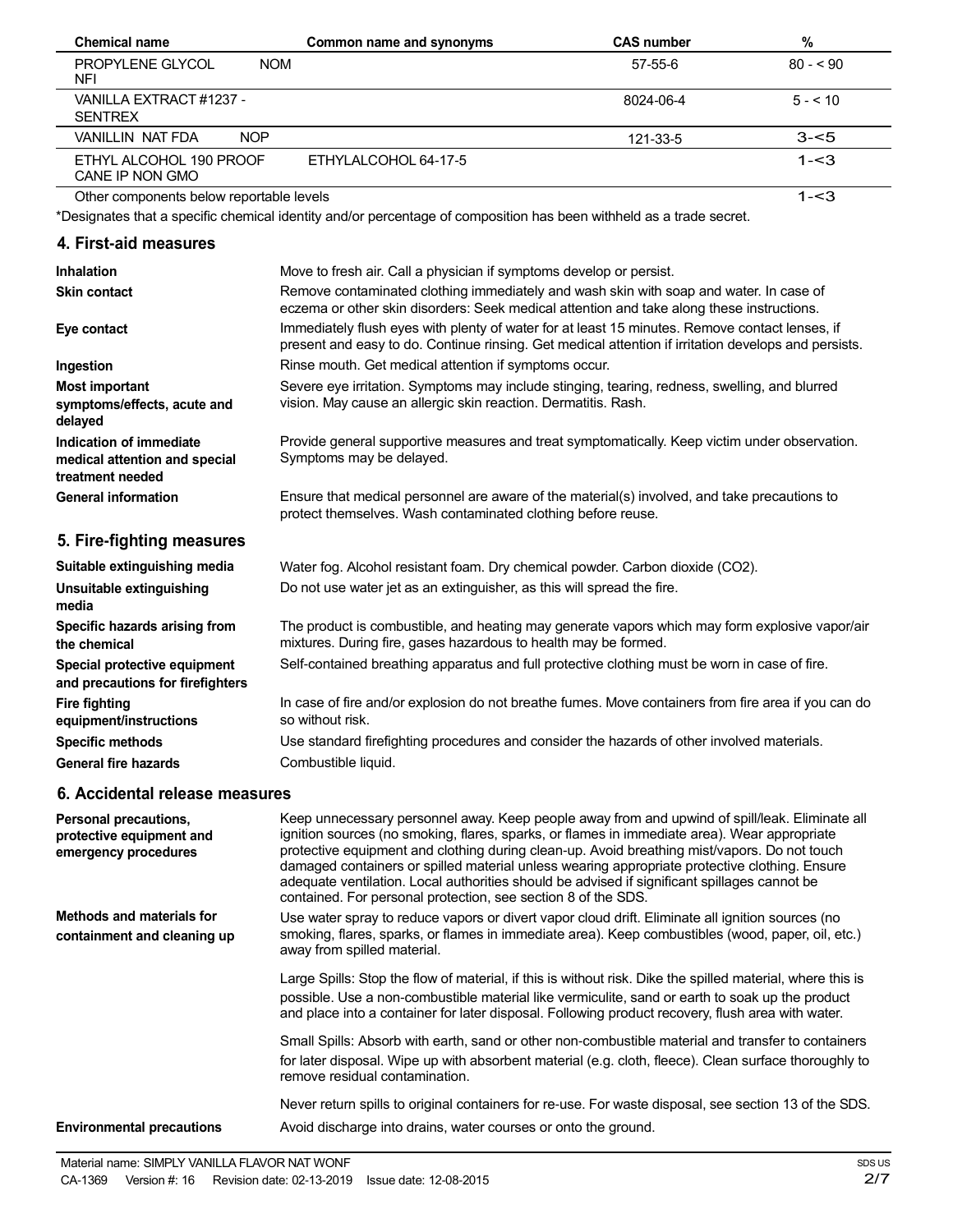# **7. Handling and storage Precautions for safe handling**

Keep away from open flames, hot surfaces and sources of ignition. When using do not smoke. Avoid breathing mist/vapors. Avoid contact with eyes, skin, and clothing. Avoid prolonged exposure. Provide adequate ventilation. Wear appropriate personal protective equipment. Observe good industrial hygiene practices.

**Conditions for safe storage, including any incompatibilities** Keep away from heat, sparks and open flame. Store in a cool, dry place out of direct sunlight. Store in tightly closed container. Store in a well-ventilated place. Keep in an area equipped with sprinklers. Store away from incompatible materials (see Section 10 of the SDS).

# **8. Exposure controls/personal protection**

#### **Occupational exposure limits**

The following constituents are the only constituents of the product which have a PEL, TLV or other recommended exposure limit. At this time, the other constituents have no known exposure limits.

|  | US. OSHA Table Z-1 Limits for Air Contaminants (29 CFR 1910.1000) |  |
|--|-------------------------------------------------------------------|--|
|  |                                                                   |  |

| <b>Components</b>                                           | <b>Type</b>                                                                                                                                                                                                                                                                                                                                                                                 | Value      |          |
|-------------------------------------------------------------|---------------------------------------------------------------------------------------------------------------------------------------------------------------------------------------------------------------------------------------------------------------------------------------------------------------------------------------------------------------------------------------------|------------|----------|
| ETHYL ALCOHOL 190<br>PROOF CANE IP NON<br>GMO (CAS 64-17-5) | PEL                                                                                                                                                                                                                                                                                                                                                                                         | 1900 mg/m3 |          |
|                                                             |                                                                                                                                                                                                                                                                                                                                                                                             | 1000 ppm   |          |
| <b>US. ACGIH Threshold Limit Values</b>                     |                                                                                                                                                                                                                                                                                                                                                                                             |            |          |
| <b>Components</b>                                           | <b>Type</b>                                                                                                                                                                                                                                                                                                                                                                                 | Value      |          |
| ETHYL ALCOHOL 190<br>PROOF CANE IP NON<br>GMO (CAS 64-17-5) | <b>STEL</b>                                                                                                                                                                                                                                                                                                                                                                                 | 1000 ppm   |          |
| US, NIOSH: Pocket Guide to Chemical Hazards                 |                                                                                                                                                                                                                                                                                                                                                                                             |            |          |
| <b>Components</b>                                           | <b>Type</b>                                                                                                                                                                                                                                                                                                                                                                                 | Value      |          |
| ETHYL ALCOHOL 190<br>PROOF CANE IP NON<br>GMO (CAS 64-17-5) | <b>TWA</b>                                                                                                                                                                                                                                                                                                                                                                                  | 1900 mg/m3 |          |
|                                                             |                                                                                                                                                                                                                                                                                                                                                                                             | 1000 ppm   |          |
|                                                             | US. Workplace Environmental Exposure Level (WEEL) Guides                                                                                                                                                                                                                                                                                                                                    |            |          |
| <b>Components</b>                                           | <b>Type</b>                                                                                                                                                                                                                                                                                                                                                                                 | Value      | Form     |
| PROPYLENE GLYCOL<br>NOM NFI (CAS 57-55-6)                   | <b>TWA</b>                                                                                                                                                                                                                                                                                                                                                                                  | 10 mg/m3   | Aerosol. |
| <b>VANILLIN NAT FDA</b><br>NOP (CAS 121-33-5)               | <b>TWA</b>                                                                                                                                                                                                                                                                                                                                                                                  | 10 mg/m3   |          |
| <b>Biological limit values</b>                              | No biological exposure limits noted for the ingredient(s).                                                                                                                                                                                                                                                                                                                                  |            |          |
| Appropriate engineering<br>controls                         | Good general ventilation should be used. Ventilation rates should be matched to conditions. If<br>applicable, use process enclosures, local exhaust ventilation, or other engineering controls to<br>maintain airborne levels below recommended exposure limits. If exposure limits have not been<br>established, maintain airborne levels to an acceptable level. Provide eyewash station. |            |          |
|                                                             | Individual protection measures, such as personal protective equipment                                                                                                                                                                                                                                                                                                                       |            |          |
| <b>Eye/face protection</b>                                  | Face shield is recommended. Wear safety glasses with side shields (or goggles).                                                                                                                                                                                                                                                                                                             |            |          |
| <b>Skin protection</b>                                      |                                                                                                                                                                                                                                                                                                                                                                                             |            |          |
| Hand protection                                             | Wear appropriate chemical resistant gloves.                                                                                                                                                                                                                                                                                                                                                 |            |          |
| Other                                                       | Wear appropriate chemical resistant clothing. Use of an impervious apron is recommended.                                                                                                                                                                                                                                                                                                    |            |          |
| <b>Respiratory protection</b>                               | If engineering controls do not maintain airborne concentrations below recommended exposure<br>limits (where applicable) or to an acceptable level (in countries where exposure limits have not<br>been established), an approved respirator must be worn.                                                                                                                                   |            |          |
| <b>Thermal hazards</b>                                      | Wear appropriate thermal protective clothing, when necessary.                                                                                                                                                                                                                                                                                                                               |            |          |
| <b>General hygiene</b><br>considerations                    | When using do not smoke. Always observe good personal hygiene measures, such as washing<br>after handling the material and before eating, drinking, and/or smoking. Routinely wash work<br>clothing and protective equipment to remove contaminants. Contaminated work clothing should not<br>be allowed out of the workplace.                                                              |            |          |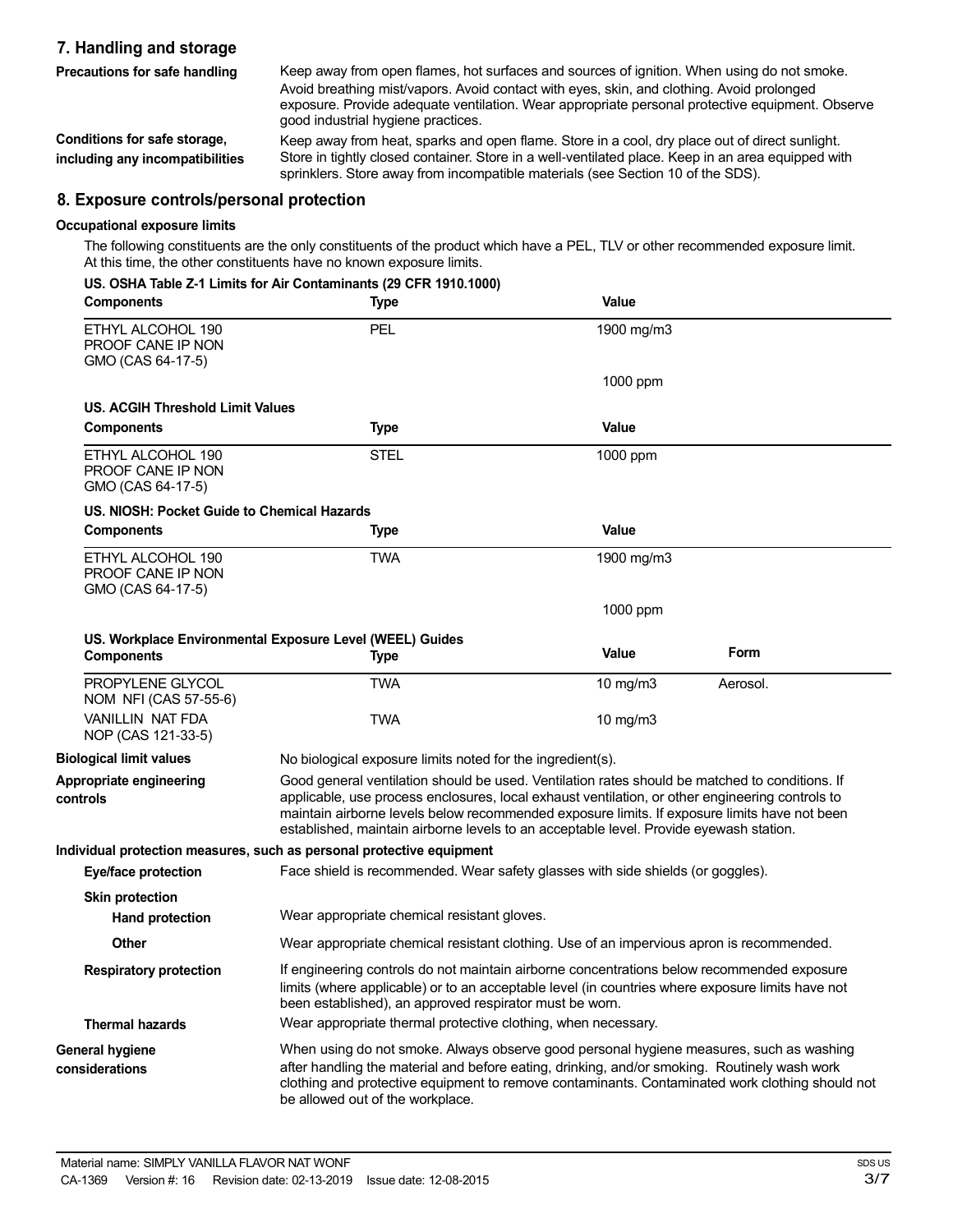# **9. Physical and chemical properties**

| Appearance                                        |                                                                                                                                                                          |
|---------------------------------------------------|--------------------------------------------------------------------------------------------------------------------------------------------------------------------------|
| <b>Physical state</b>                             | Liquid.                                                                                                                                                                  |
| <b>Form</b>                                       | Liquid.                                                                                                                                                                  |
| Color                                             | Not available.                                                                                                                                                           |
| Odor                                              | Not available.                                                                                                                                                           |
| <b>Odor threshold</b>                             | Not available.                                                                                                                                                           |
| pH                                                | Not available.                                                                                                                                                           |
| Melting point/freezing point                      | -74.2 $\degree$ F (-59 $\degree$ C) estimated                                                                                                                            |
| Initial boiling point and boiling<br>range        | 370.76 °F (188.2 °C) estimated                                                                                                                                           |
| <b>Flash point</b>                                | 161.4 °F (71.9 °C) Closed Cup                                                                                                                                            |
| <b>Evaporation rate</b>                           | Not available.                                                                                                                                                           |
| Flammability (solid, gas)                         | Not applicable.                                                                                                                                                          |
| Upper/lower flammability or explosive limits      |                                                                                                                                                                          |
| <b>Flammability limit - lower</b><br>(%)          | Not available.                                                                                                                                                           |
| <b>Flammability limit - upper</b><br>(%)          | Not available.                                                                                                                                                           |
| Explosive limit - lower (%)                       | Not available.                                                                                                                                                           |
| Explosive limit - upper (%)                       | Not available.                                                                                                                                                           |
| Vapor pressure                                    | 0.17 hPa estimated                                                                                                                                                       |
| Vapor density                                     | Not available.                                                                                                                                                           |
| <b>Relative density</b>                           | Not available.                                                                                                                                                           |
| Solubility(ies)                                   |                                                                                                                                                                          |
| Solubility (water)                                | Not available.                                                                                                                                                           |
| <b>Partition coefficient</b><br>(n-octanol/water) | Not available.                                                                                                                                                           |
| Auto-ignition temperature                         | 700 °F (371.11 °C) estimated                                                                                                                                             |
| <b>Decomposition temperature</b>                  | Not available.                                                                                                                                                           |
| <b>Viscosity</b>                                  | Not available.                                                                                                                                                           |
| <b>Other information</b>                          |                                                                                                                                                                          |
| <b>Explosive properties</b>                       | Not explosive.                                                                                                                                                           |
| <b>Flammability class</b>                         | Combustible IIIA estimated                                                                                                                                               |
| <b>Oxidizing properties</b>                       | Not oxidizing.                                                                                                                                                           |
| <b>Refractive index</b>                           | $1.42 - 1.45$                                                                                                                                                            |
| <b>Specific gravity</b>                           | $1.02 - 1.05$                                                                                                                                                            |
| 10. Stability and reactivity                      |                                                                                                                                                                          |
| <b>Reactivity</b>                                 | The product is stable and non-reactive under normal conditions of use, storage and transport.                                                                            |
| <b>Chemical stability</b>                         | Material is stable under normal conditions.                                                                                                                              |
| Possibility of hazardous<br>reactions             | No dangerous reaction known under conditions of normal use.                                                                                                              |
| <b>Conditions to avoid</b>                        | Keep away from heat, hot surfaces, sparks, open flames and other ignition sources. Avoid<br>temperatures exceeding the flash point. Contact with incompatible materials. |

**Incompatible materials Hazardous decomposition products**

# **11. Toxicological information**

# **Information on likely routes of exposure**

**Inhalation** Prolonged inhalation may be harmful.

No hazardous decomposition products are known.

Strong oxidizing agents.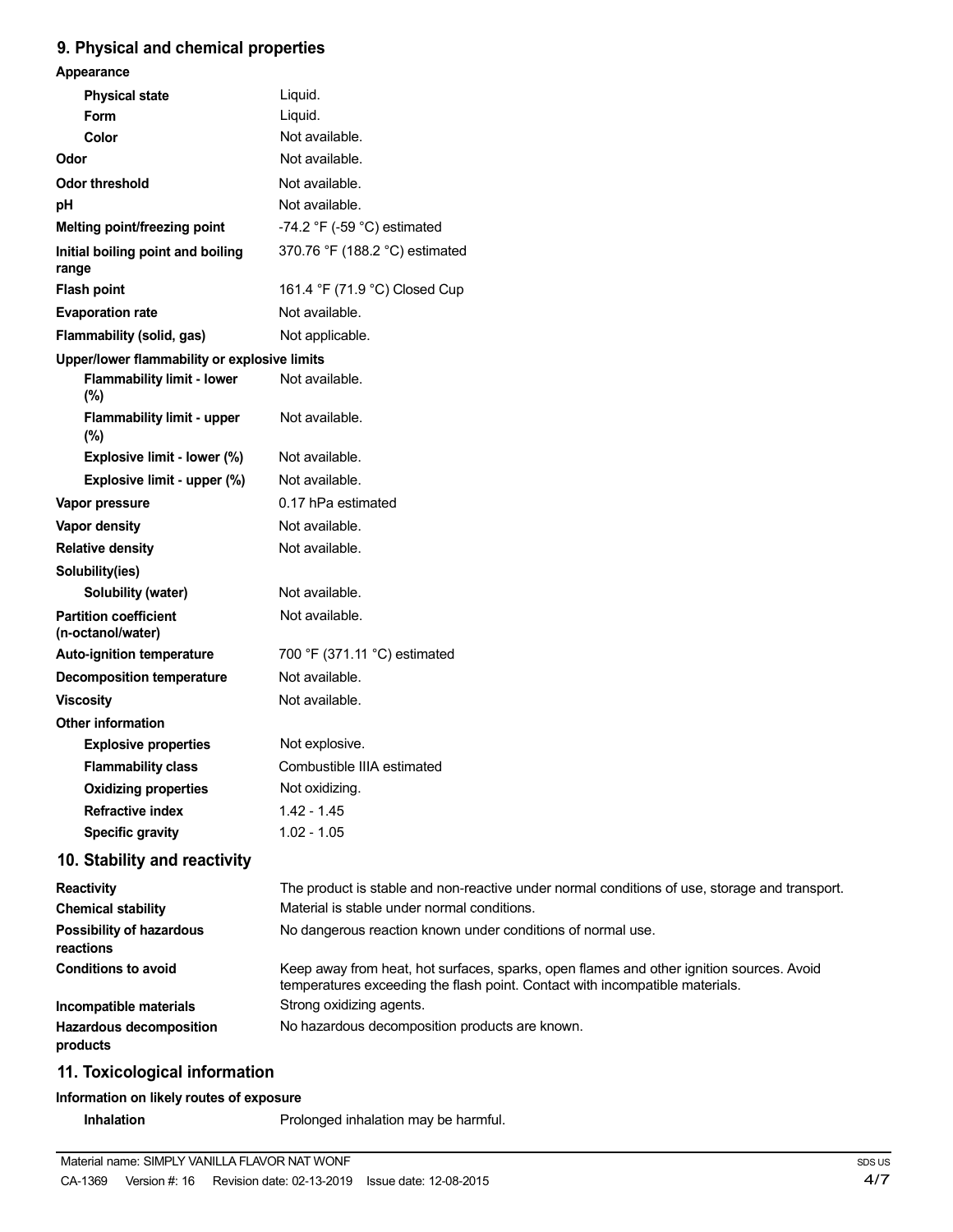| <b>Skin contact</b>                                                                                                                                       | May cause an allergic skin reaction.                                                                                                                                                                                   |  |  |
|-----------------------------------------------------------------------------------------------------------------------------------------------------------|------------------------------------------------------------------------------------------------------------------------------------------------------------------------------------------------------------------------|--|--|
| Eye contact                                                                                                                                               | Causes serious eye irritation.                                                                                                                                                                                         |  |  |
| Ingestion                                                                                                                                                 | Expected to be a low ingestion hazard.                                                                                                                                                                                 |  |  |
| Symptoms related to the<br>physical, chemical and<br>toxicological characteristics                                                                        | Severe eye irritation. Symptoms may include stinging, tearing, redness, swelling, and blurred<br>vision. May cause an allergic skin reaction. Dermatitis. Rash.                                                        |  |  |
| Information on toxicological effects                                                                                                                      |                                                                                                                                                                                                                        |  |  |
| <b>Acute toxicity</b>                                                                                                                                     | Not available.                                                                                                                                                                                                         |  |  |
| <b>Skin corrosion/irritation</b>                                                                                                                          | Prolonged skin contact may cause temporary irritation.                                                                                                                                                                 |  |  |
| Serious eye damage/eye<br>irritation                                                                                                                      | Causes serious eye irritation.                                                                                                                                                                                         |  |  |
| Respiratory or skin sensitization                                                                                                                         |                                                                                                                                                                                                                        |  |  |
| <b>Respiratory sensitization</b>                                                                                                                          | Not a respiratory sensitizer.                                                                                                                                                                                          |  |  |
| <b>Skin sensitization</b>                                                                                                                                 | May cause an allergic skin reaction.                                                                                                                                                                                   |  |  |
| Germ cell mutagenicity                                                                                                                                    | No data available to indicate product or any components present at greater than 0.1% are<br>mutagenic or genotoxic.                                                                                                    |  |  |
| Carcinogenicity                                                                                                                                           | Not classifiable as to carcinogenicity to humans.                                                                                                                                                                      |  |  |
| <b>IARC Monographs. Overall Evaluation of Carcinogenicity</b>                                                                                             |                                                                                                                                                                                                                        |  |  |
| Not listed.                                                                                                                                               |                                                                                                                                                                                                                        |  |  |
|                                                                                                                                                           | OSHA Specifically Regulated Substances (29 CFR 1910.1001-1052)                                                                                                                                                         |  |  |
| Not regulated.<br>Not listed.                                                                                                                             | US. National Toxicology Program (NTP) Report on Carcinogens                                                                                                                                                            |  |  |
| <b>Reproductive toxicity</b>                                                                                                                              | Possible reproductive hazard.                                                                                                                                                                                          |  |  |
| Specific target organ toxicity -                                                                                                                          | Not classified.                                                                                                                                                                                                        |  |  |
| single exposure                                                                                                                                           |                                                                                                                                                                                                                        |  |  |
| Specific target organ toxicity -<br>repeated exposure                                                                                                     | Not classified.                                                                                                                                                                                                        |  |  |
| <b>Aspiration hazard</b>                                                                                                                                  | Not an aspiration hazard.                                                                                                                                                                                              |  |  |
| <b>Chronic effects</b>                                                                                                                                    | Prolonged inhalation may be harmful.                                                                                                                                                                                   |  |  |
| 12. Ecological information                                                                                                                                |                                                                                                                                                                                                                        |  |  |
| <b>Ecotoxicity</b>                                                                                                                                        | The product is not classified as environmentally hazardous. However, this does not exclude the<br>possibility that large or frequent spills can have a harmful or damaging effect on the environment.                  |  |  |
| Persistence and degradability                                                                                                                             | No data is available on the degradability of any ingredients in the mixture.                                                                                                                                           |  |  |
| <b>Bioaccumulative potential</b>                                                                                                                          |                                                                                                                                                                                                                        |  |  |
| Partition coefficient n-octanol / water (log Kow)<br>ETHYL ALCOHOL 190 PROOF CANE IP NON GMO<br>PROPYLENE GLYCOL<br><b>NOP</b><br><b>VANILLIN NAT FDA</b> | $-0.31$<br>$-0.92$<br>NOM NFI<br>1.37                                                                                                                                                                                  |  |  |
| <b>Mobility in soil</b>                                                                                                                                   | No data available.                                                                                                                                                                                                     |  |  |
| Other adverse effects                                                                                                                                     | No other adverse environmental effects (e.g. ozone depletion, photochemical ozone creation<br>potential, endocrine disruption, global warming potential) are expected from this component.                             |  |  |
| 13. Disposal considerations                                                                                                                               |                                                                                                                                                                                                                        |  |  |
| <b>Disposal instructions</b>                                                                                                                              | Collect and reclaim or dispose in sealed containers at licensed waste disposal site. Dispose of<br>contents/container in accordance with local/regional/national/international regulations.                            |  |  |
| <b>Local disposal regulations</b>                                                                                                                         | Dispose in accordance with all applicable regulations.                                                                                                                                                                 |  |  |
| Hazardous waste code                                                                                                                                      | The waste code should be assigned in discussion between the user, the producer and the waste<br>disposal company.                                                                                                      |  |  |
| Waste from residues / unused<br>products                                                                                                                  | Dispose of in accordance with local regulations. Empty containers or liners may retain some<br>product residues. This material and its container must be disposed of in a safe manner (see:<br>Disposal instructions). |  |  |
| <b>Contaminated packaging</b>                                                                                                                             | Since emptied containers may retain product residue, follow label warnings even after container is<br>emptied. Empty containers should be taken to an approved waste handling site for recycling or<br>disposal.       |  |  |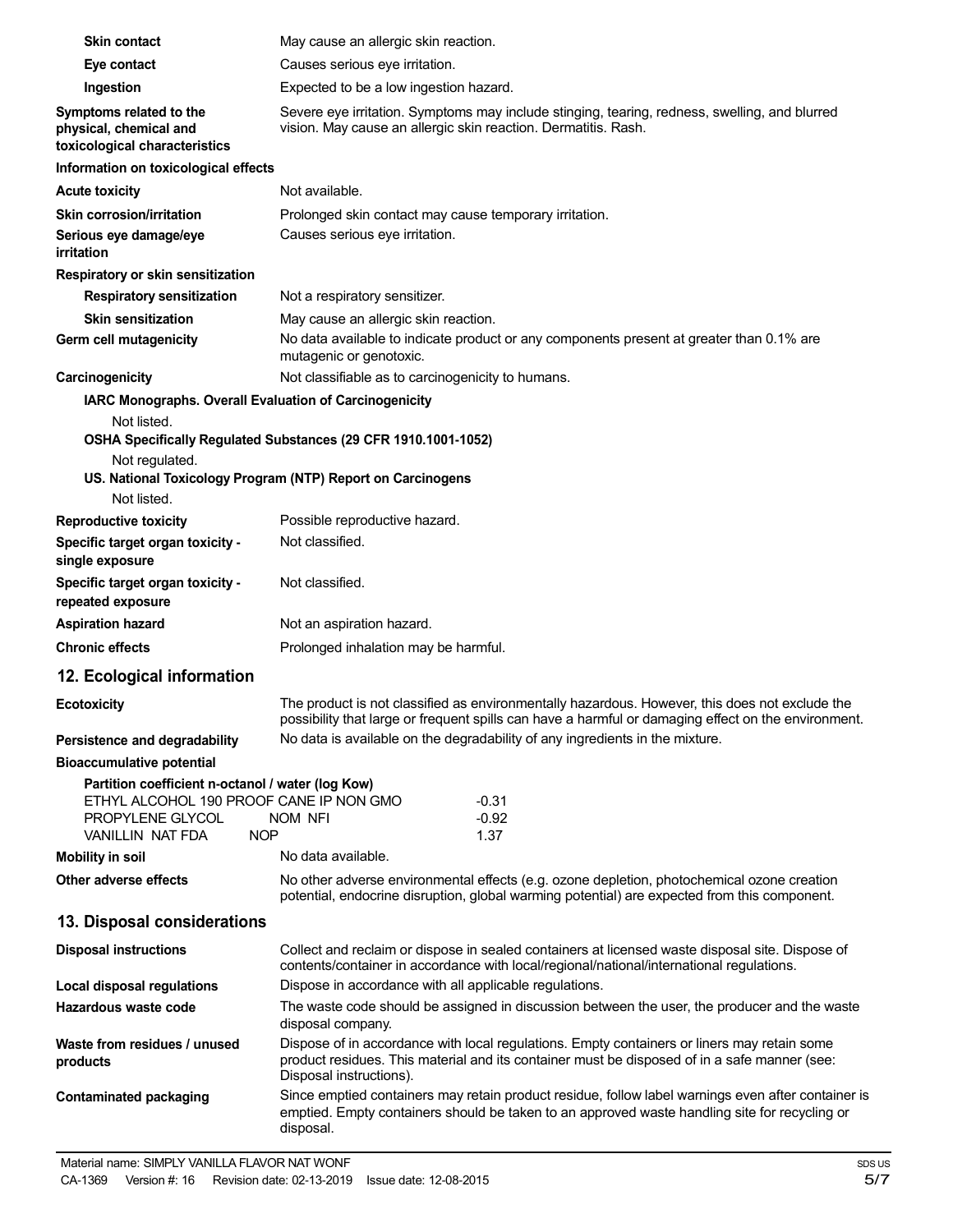## **14. Transport information**

#### **DOT**

Not regulated as dangerous goods.

#### **IATA**

Not regulated as dangerous goods.

#### **IMDG**

Not regulated as dangerous goods.

**Transport in bulk according to Annex II of MARPOL 73/78 and the IBC Code** Not established.

# **15. Regulatory information**

**US federal regulations** This product is a "Hazardous Chemical" as defined by the OSHA Hazard Communication Standard, 29 CFR 1910.1200.

#### **Toxic Substances Control Act (TSCA)**

**TSCA Section 12(b) Export Notification (40 CFR 707, Subpt. D)**

Not regulated.

#### **CERCLA Hazardous Substance List (40 CFR 302.4)**

Not listed.

#### **SARA 304 Emergency release notification**

Not regulated.

**OSHA Specifically Regulated Substances (29 CFR 1910.1001-1052)**

Not regulated.

#### **Superfund Amendments and Reauthorization Act of 1986 (SARA)**

#### **SARA 302 Extremely hazardous substance**

Not listed.

**SARA 311/312 Hazardous** No (Exempt) **chemical**

#### **SARA 313 (TRI reporting)**

Not regulated.

#### **Other federal regulations**

#### **Clean Air Act (CAA) Section 112 Hazardous Air Pollutants (HAPs) List**

Not regulated.

**Clean Air Act (CAA) Section 112(r) Accidental Release Prevention (40 CFR 68.130)**

Not regulated.

**Safe Drinking Water Act** Not regulated.

#### **(SDWA)**

#### **FEMA Priority Substances Respiratory Health and Safety in the Flavor Manufacturing Workplace**

ETHYL ALCOHOL 190 PROOF CANE IP NON GMO Low priority (CAS 64-17-5)

#### **US state regulations**

#### **California Proposition 65**

California Safe Drinking Water and Toxic Enforcement Act of 1986 (Proposition 65): This material is not known to contain any chemicals currently listed as carcinogens or reproductive toxins. For more information go to www.P65Warnings.ca.gov.

#### **International Inventories**

| Country(s) or region | Inventory name                                                            | On inventory (yes/no)* |
|----------------------|---------------------------------------------------------------------------|------------------------|
| Australia            | Australian Inventory of Chemical Substances (AICS)                        | No                     |
| Canada               | Domestic Substances List (DSL)                                            | No                     |
| Canada               | Non-Domestic Substances List (NDSL)                                       | No                     |
| China                | Inventory of Existing Chemical Substances in China (IECSC)                | No                     |
| Europe               | European Inventory of Existing Commercial Chemical<br>Substances (EINECS) | No                     |
| Europe               | European List of Notified Chemical Substances (ELINCS)                    | No                     |